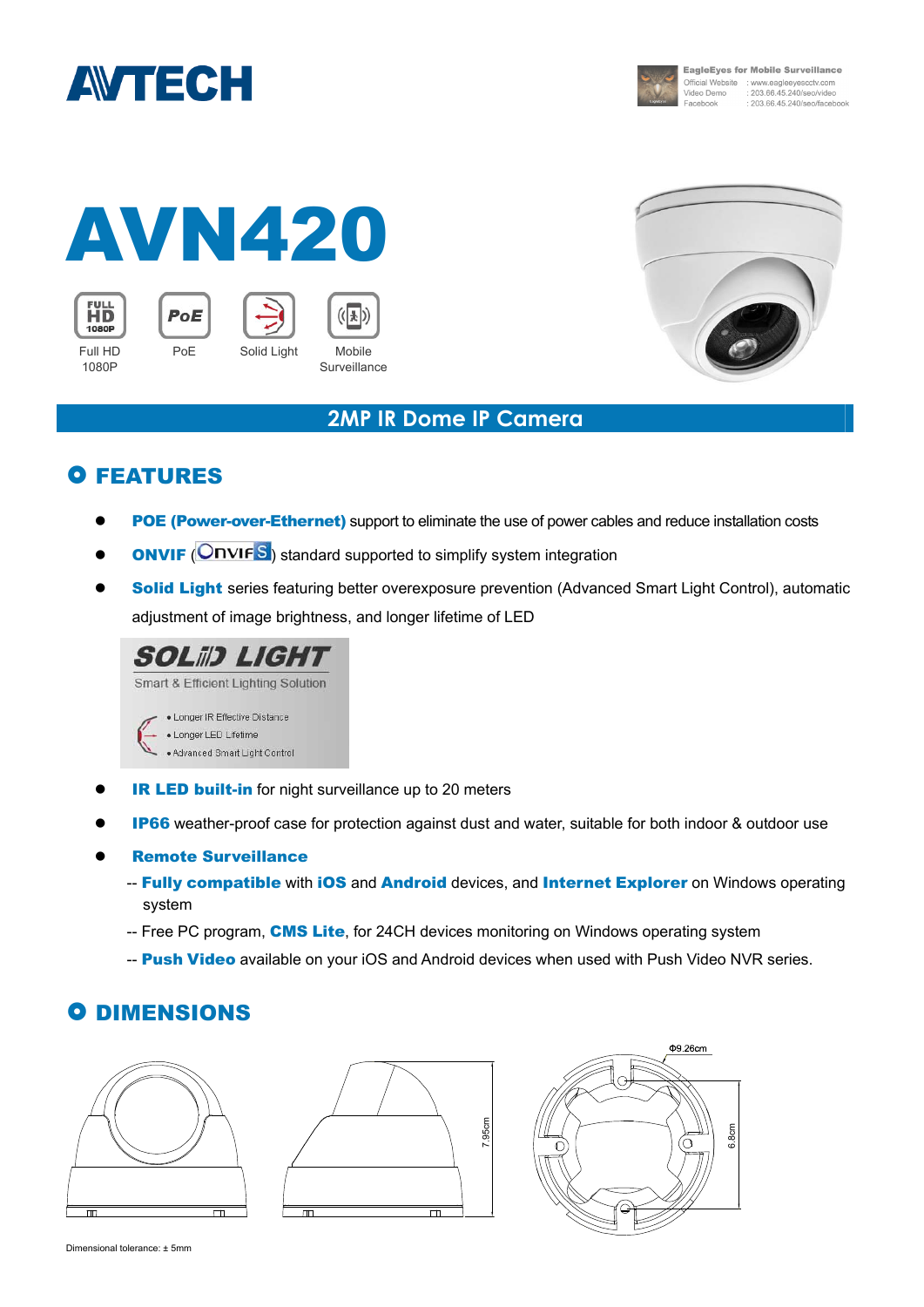



# **O SPECIFICATIONS**

| <b>Network</b>                    |                                                                                                                                                                                                                                                                        |
|-----------------------------------|------------------------------------------------------------------------------------------------------------------------------------------------------------------------------------------------------------------------------------------------------------------------|
| <b>LAN Port</b>                   | <b>YES</b>                                                                                                                                                                                                                                                             |
| <b>LAN Speed</b>                  | 10/100 Based-T Ethernet                                                                                                                                                                                                                                                |
| <b>Supported Protocols</b>        | DDNS, PPPOE, DHCP, NTP, SNTP, TCP/IP, ICMP, SMTP, FTP, HTTP, RTP, RTSP,<br>RTCP, IPv4, Bonjour, UPnP, DNS, UDP, IGMP, QoS                                                                                                                                              |
| <b>ONVIF Compatible</b>           | YES (Profile S)                                                                                                                                                                                                                                                        |
| Number of Online Users            | 10                                                                                                                                                                                                                                                                     |
| Security                          | (1) Multiple user access levels with password<br>(2) IP address filtering<br>(3) Digest authentication                                                                                                                                                                 |
| Remote Access                     | (1) Internet Explorer on Windows operating system<br>(2) CMS Lite, 24CH CMS software for Windows operating system<br>(3) EagleEyes on iOS & Android mobile devices                                                                                                     |
| <b>Video</b>                      |                                                                                                                                                                                                                                                                        |
| Network Compression               | H.264 / MPEG4 / MJPEG                                                                                                                                                                                                                                                  |
| <b>Video Resolution</b>           | 1920 x 1080 / 1280 x 720 / 640 x 480 / 320 x 240                                                                                                                                                                                                                       |
| Frame Rate                        | 30fps                                                                                                                                                                                                                                                                  |
| Multiple Video Streaming          | 4 (H.264, MJPEG, MPEG4)                                                                                                                                                                                                                                                |
| <b>General</b>                    |                                                                                                                                                                                                                                                                        |
|                                   |                                                                                                                                                                                                                                                                        |
| Image Sensor                      | 1/2.9" SONY CMOS image sensor                                                                                                                                                                                                                                          |
| Min Illumination                  | 1 Lux / F1.5, 0 Lux (LED ON)                                                                                                                                                                                                                                           |
| <b>Shutter Speed</b>              | 1/2 to 1/10,000 sec                                                                                                                                                                                                                                                    |
| S/N Ratio                         | More than 48dB (AGC off)<br>f3.8mm / F1.5                                                                                                                                                                                                                              |
| Lens<br><b>Viewing Angle</b>      | 73.2° (Horizontal) / 47.4° (Vertical) / 85.4° (Diagonal)                                                                                                                                                                                                               |
| <b>IR LED</b>                     | 1 Unit                                                                                                                                                                                                                                                                 |
| <b>IR Effective Distance</b>      | Up to 20 meters                                                                                                                                                                                                                                                        |
| IR Shift                          | <b>YES</b>                                                                                                                                                                                                                                                             |
| Smart Light Control               | <b>YES</b>                                                                                                                                                                                                                                                             |
| <b>White Balance</b>              | <b>ATW</b>                                                                                                                                                                                                                                                             |
| <b>AGC</b>                        | Auto                                                                                                                                                                                                                                                                   |
| <b>IRIS Mode</b>                  | <b>AES</b>                                                                                                                                                                                                                                                             |
| POE                               | YES (IEEE 802.3af)                                                                                                                                                                                                                                                     |
| <b>RAM</b>                        | 20MB                                                                                                                                                                                                                                                                   |
| IP Rating                         | IP66                                                                                                                                                                                                                                                                   |
| <b>Operating Temperature</b>      | $-25^{\circ}$ C $-50^{\circ}$ C                                                                                                                                                                                                                                        |
| <b>Operating Humidity</b>         | 90% or less relative humidity                                                                                                                                                                                                                                          |
| Power Source (±10%)               | 12V / 1A                                                                                                                                                                                                                                                               |
| Current Consumption (±10%)        | 480 <sub>m</sub> A                                                                                                                                                                                                                                                     |
| Power Consumption (±10%)          | 5.8W                                                                                                                                                                                                                                                                   |
| Net Weight (kg)                   | 0.42                                                                                                                                                                                                                                                                   |
| <b>Others</b>                     |                                                                                                                                                                                                                                                                        |
| Mobile Surveillance               | iOS & Android mobile devices                                                                                                                                                                                                                                           |
| <b>Event Notification</b>         | FTP / Email / SMS                                                                                                                                                                                                                                                      |
| 3-Axis                            | <b>YES</b>                                                                                                                                                                                                                                                             |
| Digital Pan / Tilt / Zoom         | <b>YES</b>                                                                                                                                                                                                                                                             |
| <b>Motion Detection</b>           | <b>YES</b>                                                                                                                                                                                                                                                             |
| RTC (real-time clock)             | <b>YES</b>                                                                                                                                                                                                                                                             |
| Minimum Web Browsing Requirements | • Intel core i3 or higher, or equivalent AMD<br>$\cdot$ 2GB RAM<br>• AGP graphics card, Direct Draw, 32MB RAM<br>· Windows 10, Windows 8, Windows 7, Windows Vista & Windows XP, DirectX 9.0 or later<br>• Internet Explorer 7.x or later (Windows Edge not supported) |